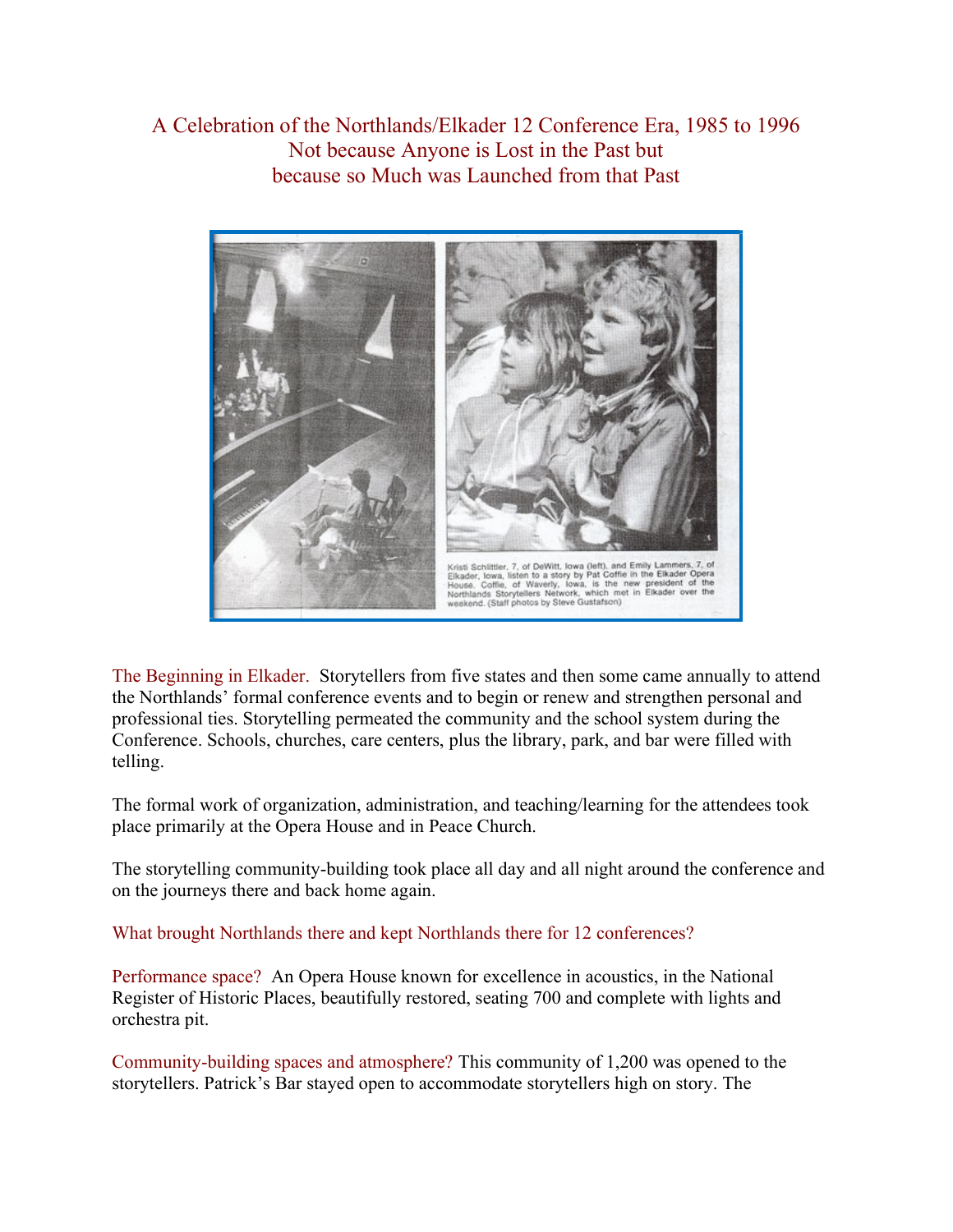campground was opened early in the year for the storytellers. Peach Church allowed use of its meeting spaces. "You must be one of the storytellers" was a common greeting.

## Unusual?

- The keystone arch bridge over the Turkey River and 9 buildings in the National Register of Historic Places are part of Elkader's interest.
- The 1903 Opera House with its almost perfect acoustics and seating for about 700 and its terrazzo-floored huge basement with kitchen and restrooms was turned over to the storytellers each year—for \$25 a day.
- Elkader's namesake, Emir Abd el Kader, was an Algerian leader known as a persuasive orator and a chivalrous opponent. He was an international celebrity at the time of Elkader's founding. He led thousands and thousands of Christians out of Damascus to save them from almost certain death in that area's civil war in 1860. For this, he was awarded the grand cross of the Legion of Honor by France—his enemy for more than 15 years. Elkader was a sister city to Mascara, Algeria during the Northlands Era and is to this day in April of 2007. Mayor Ed Olson would sometimes open the storytelling conference by updating attendees with stories about the role this tiny community was playing in international politics.

Affordable? Cost to Northlands was limited to \$25 a day for the Opera House—all of it. There was some cost for materials for publicity and paperwork. Meals were planned by Northlands. Peace Church, one block from the Opera House, was provided at no cost for additional meeting spaces and use as a meal site. Volunteers in Northlands did "things." Registration covered all and left funding for the growth of the organization.

Food? Pedretti's Bakery had always fresh breads and rolls at great prices—someone walked down to get them for the conference events. The Johnsons provided the Saturday night annual meeting dinner. That was a tight fit and they were thrown at first by the serious request for vegetarian alternatives. Local clubs provided meals in the church some years. There were small eating places and a larger restaurant, but none had the staff or capacity to serve lots of people in a hurry. Some discovered the ice cream store and the 2Mitt. The 2Mitt was a food truck that grew out of a gathering where one person would take the orders for burgers, including two with onions or 2 mitt onions, before Northlands' time. Northlands' annual influx strained the abilities of the food services in Elkader.

Lodging? There was only one motel in town and that filled up early and fully and then some. Drive-to motels in other communities were identified and gradually some residents opened their homes for storytellers at prices not quite those charged by the motel. The campground was great but still cold in April and storytellers walked in snow one year to use the campground showers. There are stories about condemned hotels, chalets, and rooms with mirrors on the ceilings plus the Opera House basement where ants moved some sleepers around while leaking pipes encouraged others to move. Lodging was adventurous but not plentiful.

Welcoming? Felt deeply and genuinely by many for all the years although some found it too small, too limited, and too conservative. Parking was free and easily found. The police did not offer tickets but did offer help of many kinds. The police department called on one group